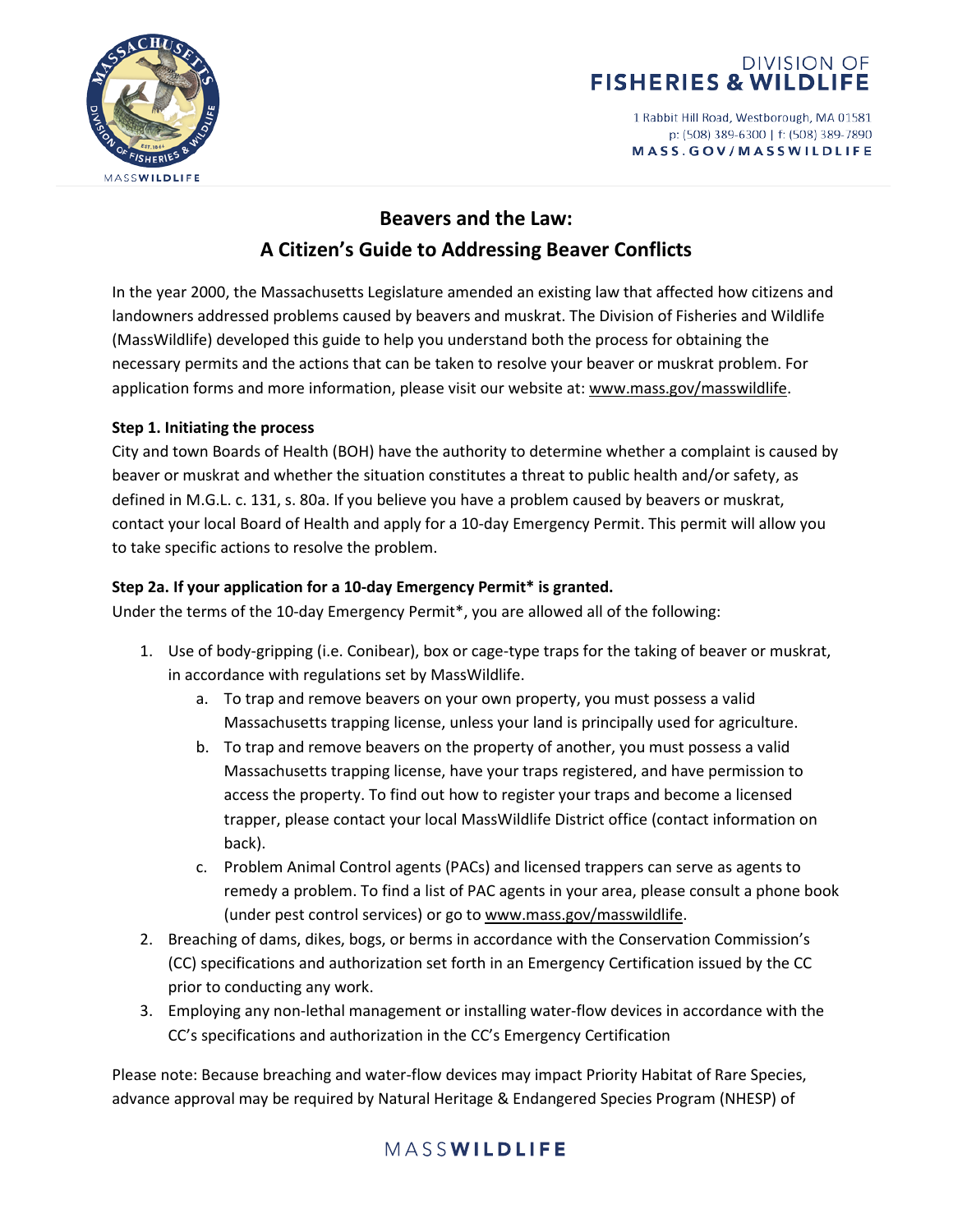MassWildlife whether or not an emergency document has been issued. Contact the listed phone numbers (below) for more information.

### **Step 2b. If your application for a 10-day Emergency Permit is denied**

If the BOH denied your permit because they determined that the problem does not constitute a threat to human health and safety, appeal the decision by contacting the Department of Public Health at (617- 624-5757) within 10 days of the BOH denial.

If the BOH denied your permit because they determined that the problem is not caused by beaver, appeal the decision by contacting the MassWildlife District office in your area within 10 days of the BOH denial.

The applicant should have a copy of the letter of denial from the BOH that states why their application was rejected. The agency (DPH or MassWildlife) you submit your appeal to will reevaluate the situation and determine whether further action is warranted.

If your appeal is denied, you may then apply to both MassWildlife for a non-emergency permit and the Conservation Commission for a notice of intent. These permits allow for the removal of beaver or muskrat, the breaching of dams, and installation of flow regulation devices.

### **Step 3. If the 10-day Emergency Permit has expired and the problem has not been resolved**

- 1. Apply for a 30-day extension permit from MassWildlife
	- a. If you were unable to resolve the problem in 10 days, you may apply for a 30-day extension permit from MassWildlife. When applying for a 30-day extension permit, please include copies of all paperwork and permits filed with the BOH.
- 2. Apply for up to two 10-day additional Emergency Permits from the BOH\*
	- a. While waiting for a 30-day extension permit to be issued, you can apply for two additional 10-day emergency permits through the BOH.
	- b. With the first 10-day additional emergency permit\*, you can continue using all three solutions available under the initial 10-day permit (Step 2a) to address your beaver problem.
	- c. With the second 10-day additional emergency permit\*, your options to resolve the conflict are:
		- i. Use of box or cage-type traps only for the taking of beaver or muskrat, in accordance with regulations set by MassWildlife
		- ii. The breaching of dams, dikes, bogs or berms, in accordance with the Conservation Commission's specifications and authorization
		- iii. Employing any non-lethal management or water-flow devices, in accordance with the Conservation Commission's specifications and authorization

#### **Step 4. If MassWildlife has issued you a 30-day Extension Permit\***

With the 30-day Extension Permit issued by MassWildlife, you can use all three solutions that were

## MASSWILDLIFE